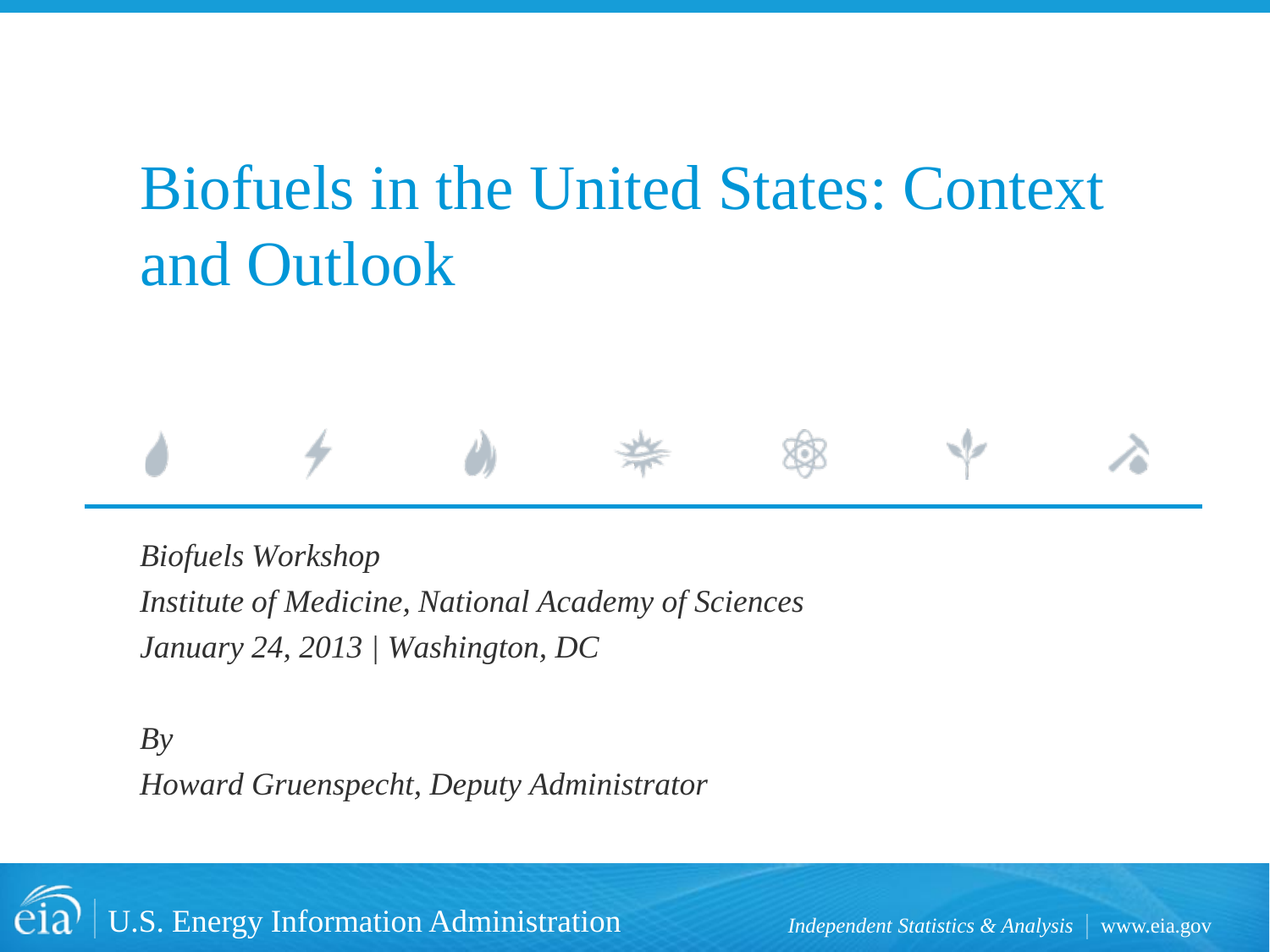## Topics addressed

- Current role of biofuels
- Biofuels outlook EIA's Annual Energy Outlook 2013 Reference case
- Biofuels and fuel market segmentation
- Biofuels in the context of multiple policy issues

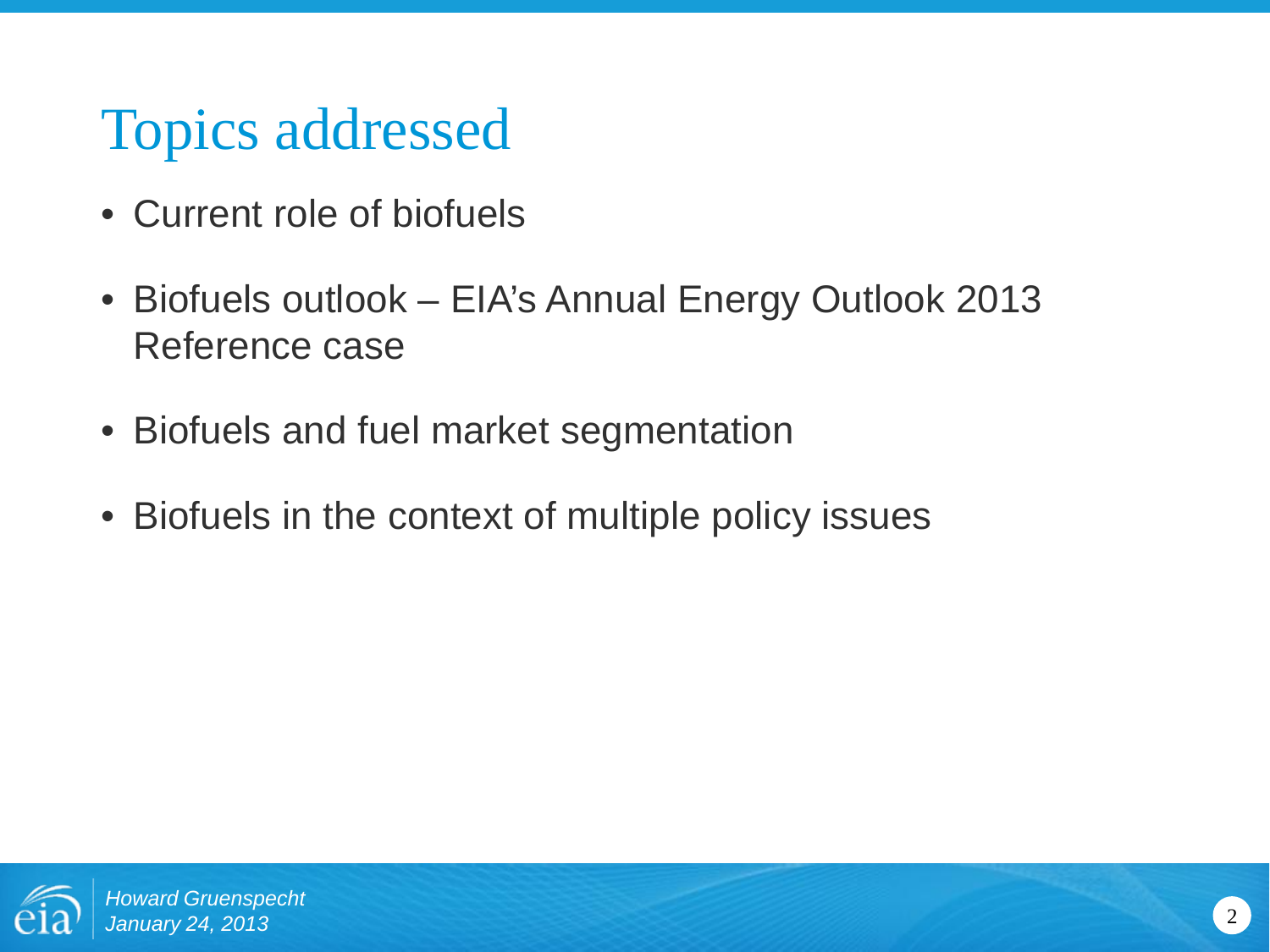#### Liquid biofuels currently provide about 1 percent of total U.S. energy



*Source: EIA, Annual Energy Outlook 2013 Early Release*

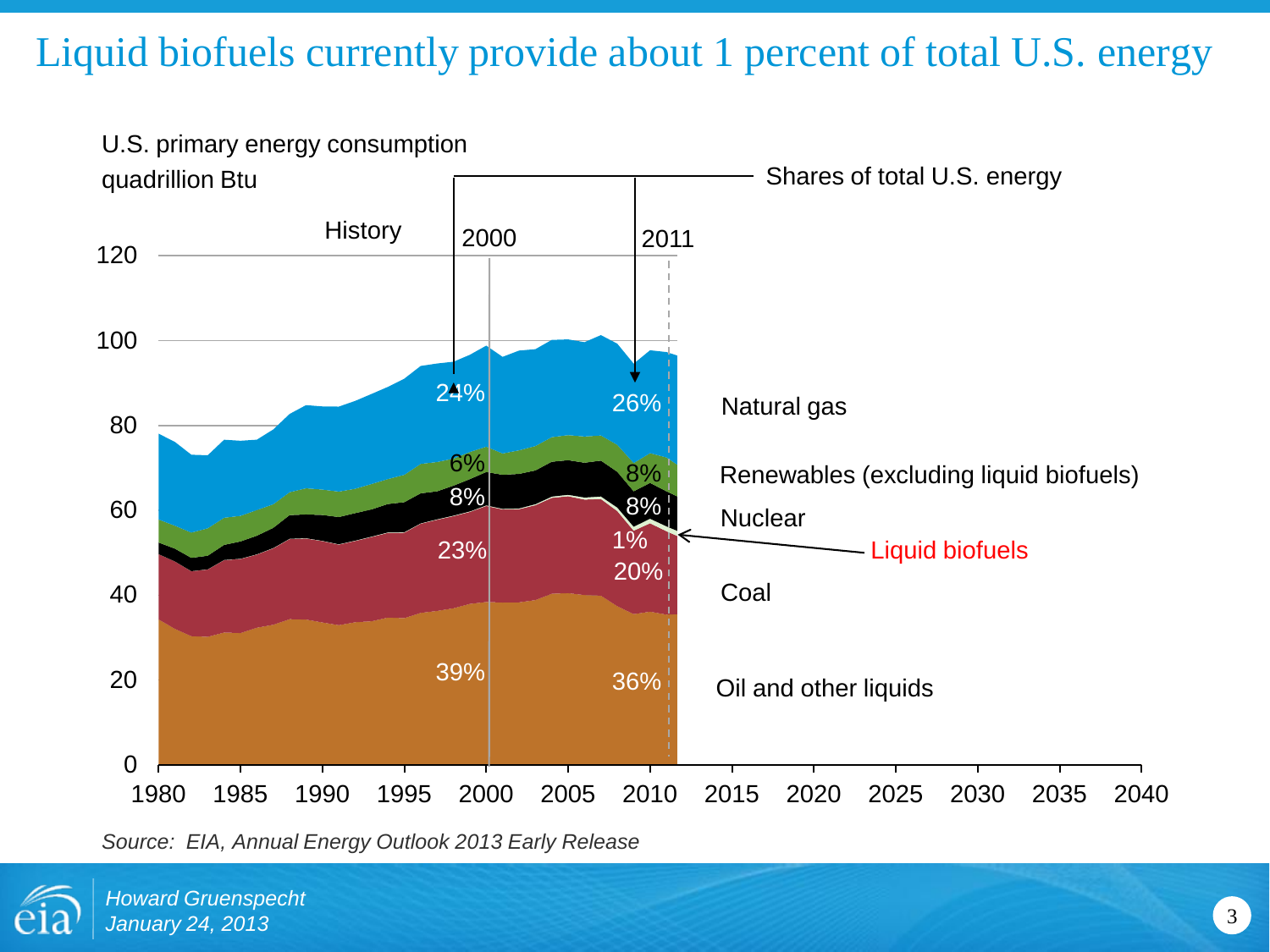#### The import share of U.S. liquid fuels use has been declining since 2005

U.S. liquid fuels supply million barrels per day



#### *Source: EIA, Annual Energy Outlook 2013 Early Release*

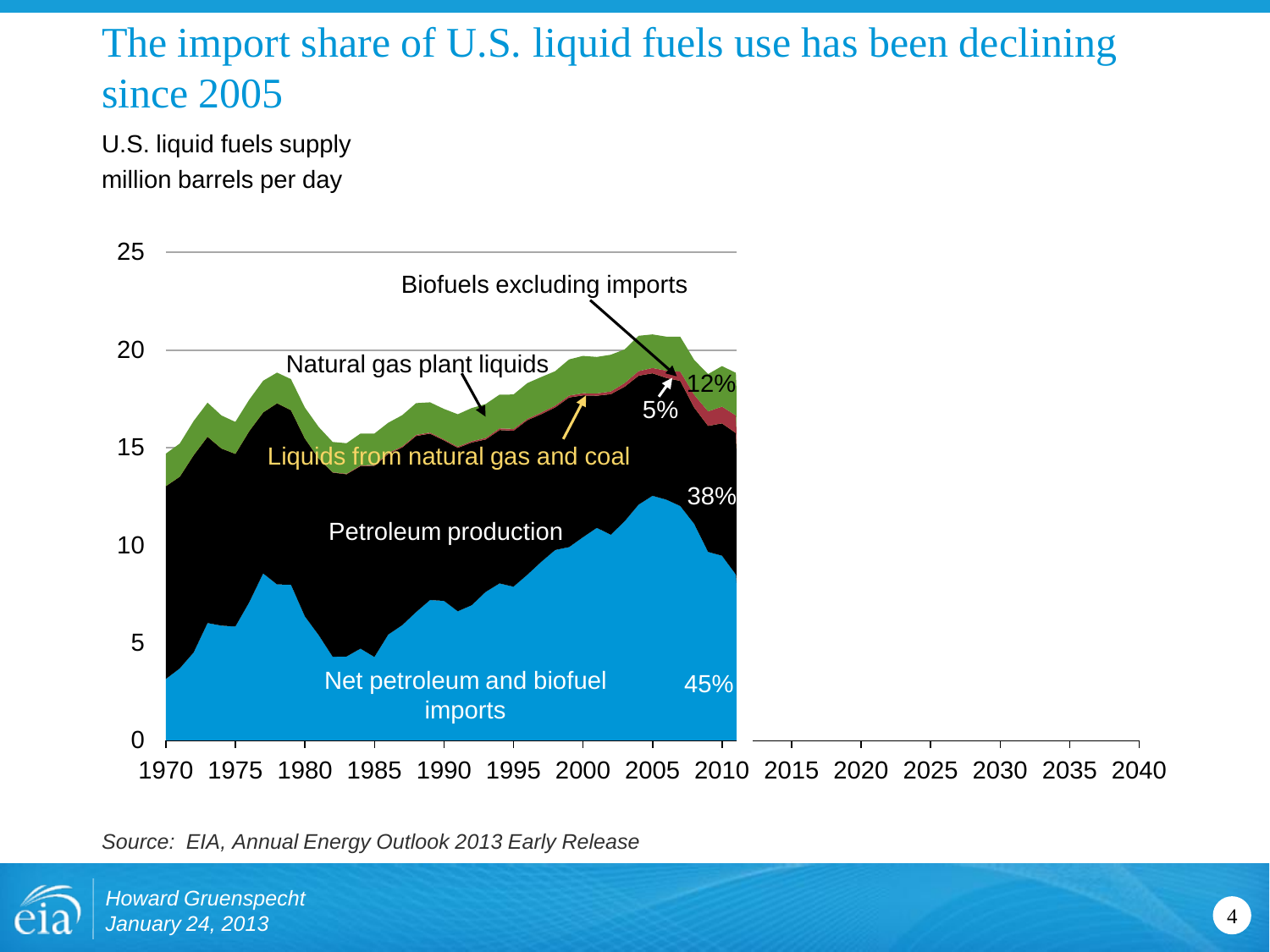#### Transportation sector motor gasoline has been declining since 2007

Transportation energy consumption by fuel quadrillion Btu



*Source: EIA, Annual Energy Outlook 2013 Early Release*

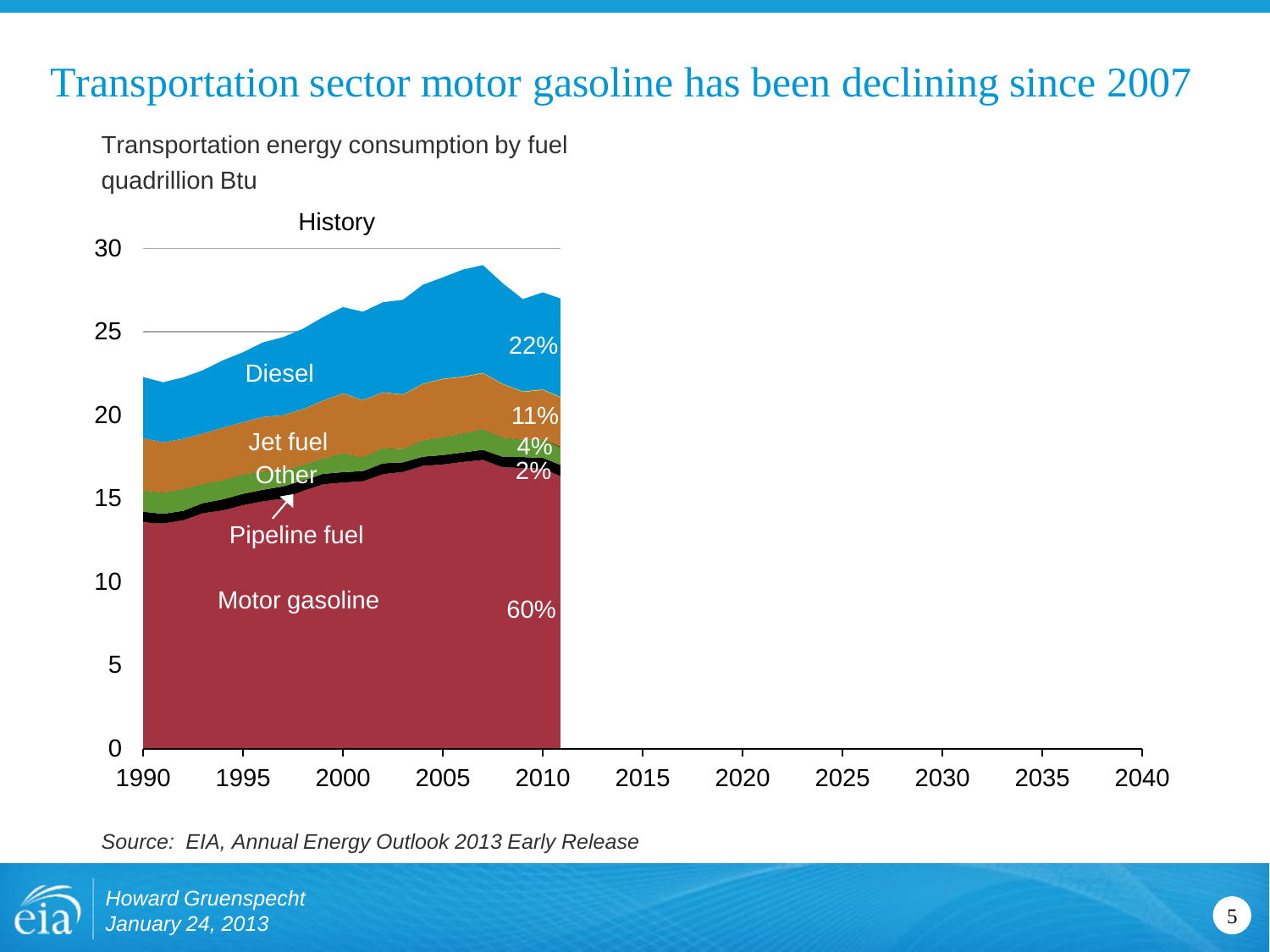## Despite recent growth, ethanol and biodiesel provide a modest share of U.S. motor fuels

Biofuel consumption



*Source: EIA, Short-Term Energy Outlook, November 2012.*

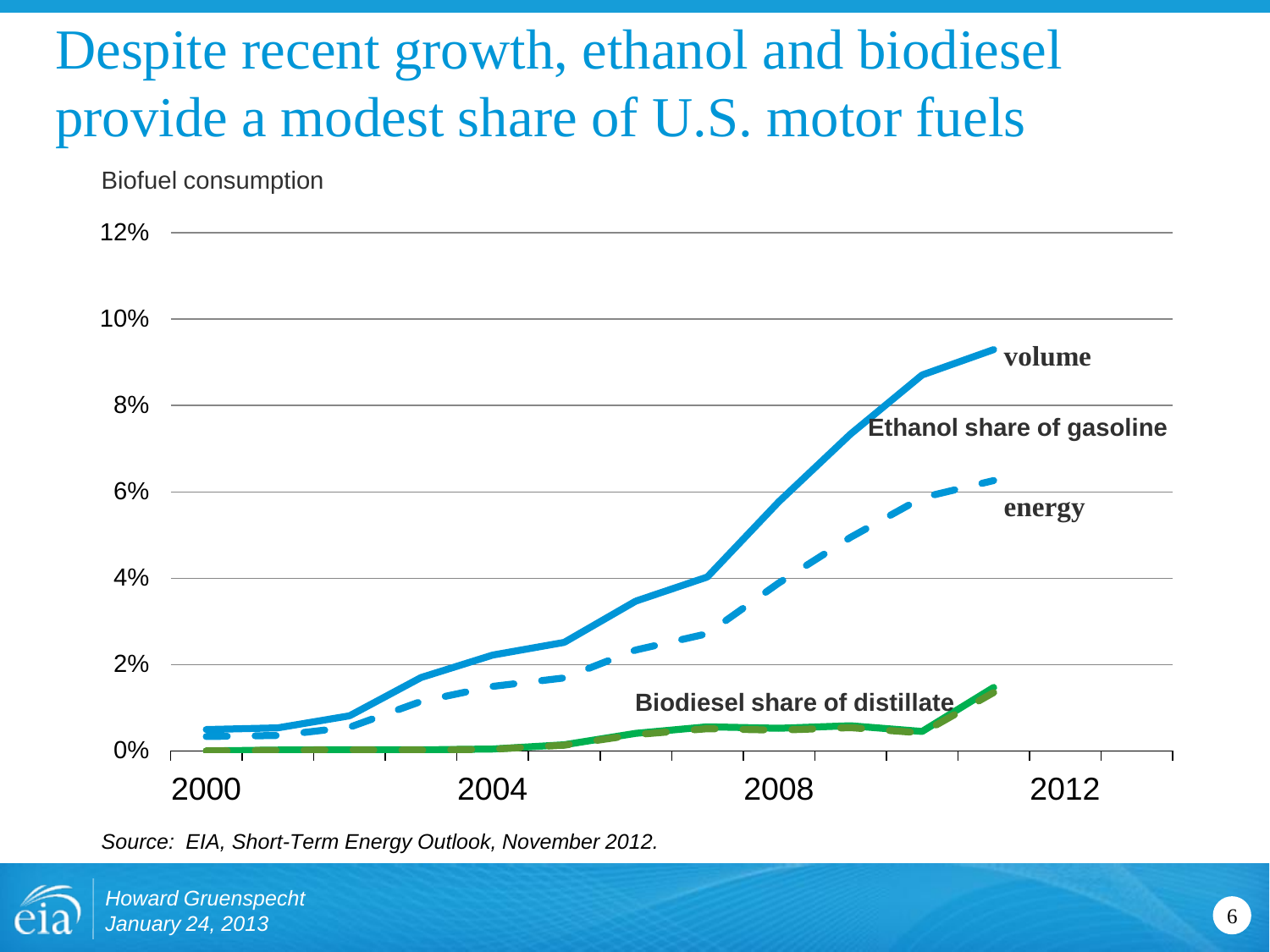## Ethanol is cheaper than gasoline on a volume basis



*Source: Calculated from USDA Agricultural Marketing Service, National Weekly Ethanol Summary [http://www.ams.usda.gov/mnreports/LSWEthanol.pdf;](http://www.ams.usda.gov/mnreports/LSWEthanol.pdf) Thomson-Reuters Henry Hub natural gas prices, [http://www.eia.gov/dnav/ng/hist/rngwhhdd.htm;](http://www.eia.gov/dnav/ng/hist/rngwhhdd.htm) Weekly U.S. Gulf Coast Conventional Gasoline Regular Spot Price FOB, [http://www.eia.gov/dnav/pet/hist/LeafHandler.ashx?n=PET&s=EER\\_EPMRU\\_PF4\\_RGC\\_DPG&f=W](http://www.eia.gov/dnav/pet/hist/LeafHandler.ashx?n=PET&s=EER_EPMRU_PF4_RGC_DPG&f=W). .*

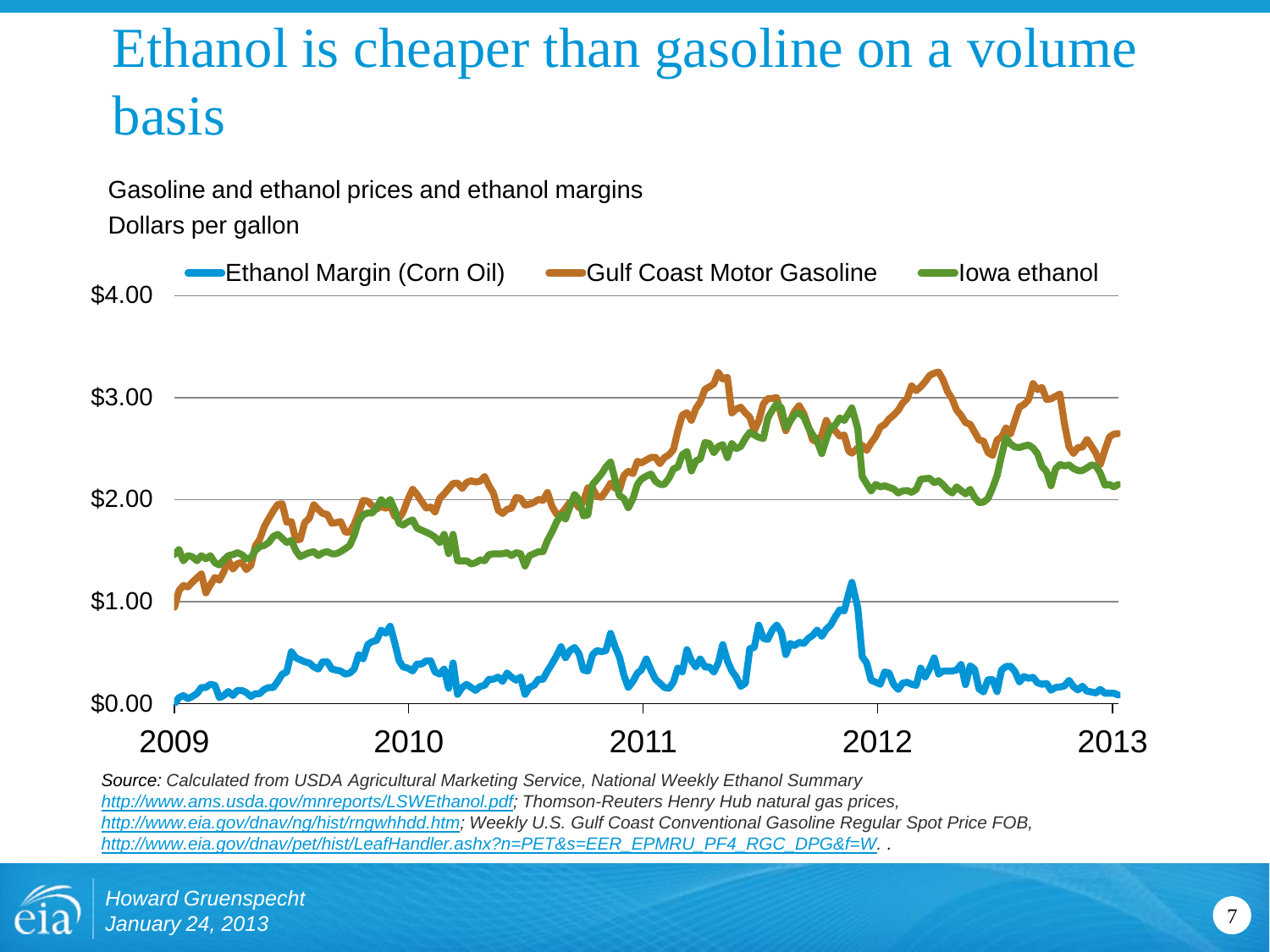### …..but more expensive than gasoline on an energy content basis

Gasoline and ethanol prices and ethanol margins

Dollars per million Btu



*Source: Calculated from USDA Agricultural Marketing Service, National Weekly Ethanol Summary [http://www.ams.usda.gov/mnreports/LSWEthanol.pdf;](http://www.ams.usda.gov/mnreports/LSWEthanol.pdf) Thomson-Reuters Henry Hub natural gas prices, [http://www.eia.gov/dnav/ng/hist/rngwhhdd.htm;](http://www.eia.gov/dnav/ng/hist/rngwhhdd.htm) Weekly U.S. Gulf Coast Conventional Gasoline Regular Spot Price FOB, [http://www.eia.gov/dnav/pet/hist/LeafHandler.ashx?n=PET&s=EER\\_EPMRU\\_PF4\\_RGC\\_DPG&f=W](http://www.eia.gov/dnav/pet/hist/LeafHandler.ashx?n=PET&s=EER_EPMRU_PF4_RGC_DPG&f=W). .*

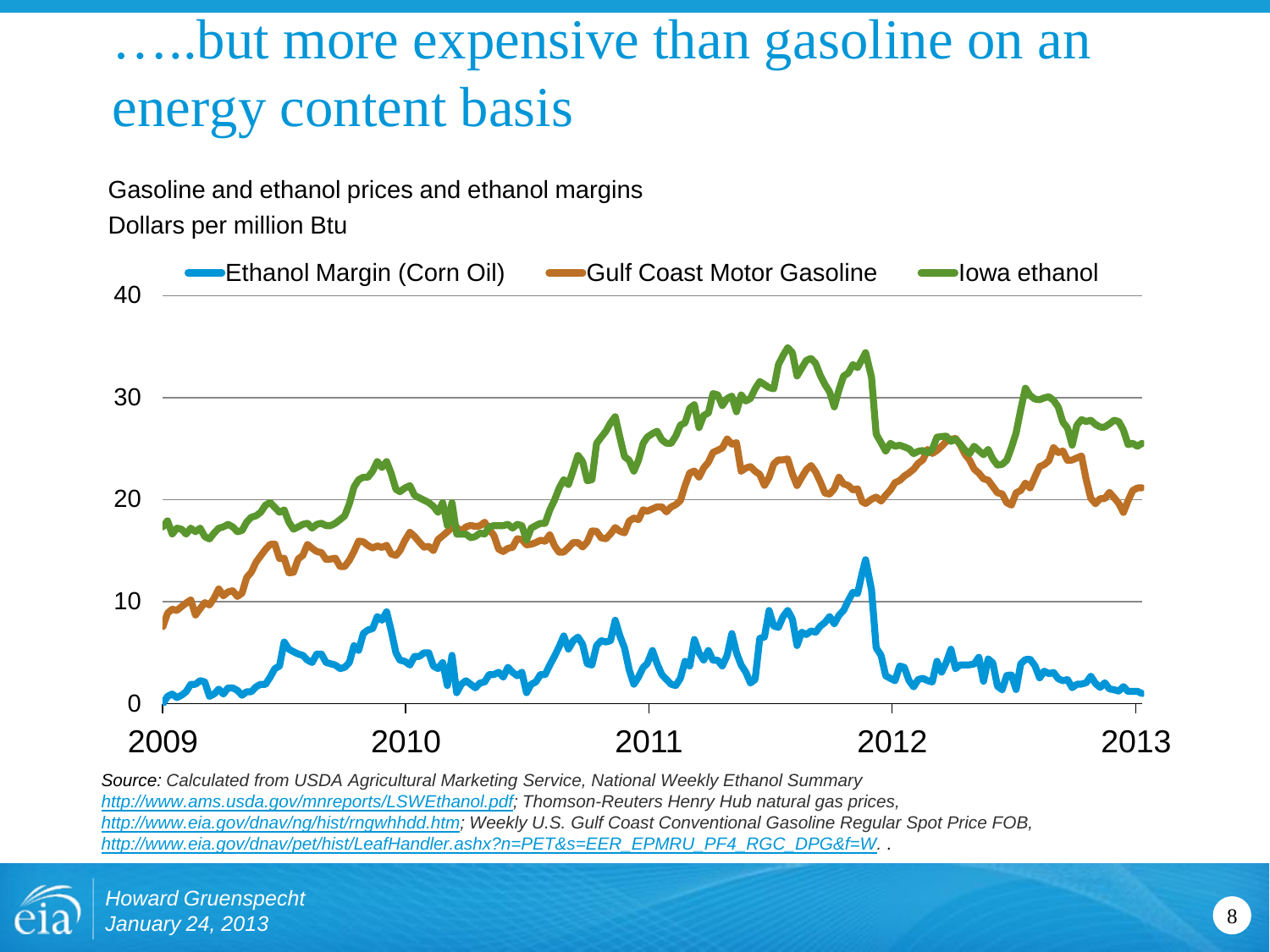### Biodiesel costs more than than diesel fuel

Diesel prices, biodiesel prices, and biodiesel margins Dollars per gallon



*Source: Calculated from USDA Agricultural Marketing Service, National Weekly Ag Energy Roundup, [http://www.ams.usda.gov/mnreports/LSWAgEnergy.pdf;](http://www.ams.usda.gov/mnreports/LSWAgEnergy.pdf) National Weekly Ag Energy Roundup and Methanex historical methanol prices, [http://www.methanex.com/products/documents/MxAvgPrice\\_Feb282012.pdf](http://www.methanex.com/products/documents/MxAvgPrice_Feb282012.pdf). EIA, Weekly U.S. Gulf Coast Ultra-Low-Sulfur No. 2 Diesel Spot Price, [http://www.eia.gov/dnav/pet/hist/LeafHandler.ashx?n=PET&s=EER\\_EPD2DXL0\\_PF4\\_RGC\\_DPG&f=W.](http://www.eia.gov/dnav/pet/hist/LeafHandler.ashx?n=PET&s=EER_EPD2DXL0_PF4_RGC_DPG&f=W)* 

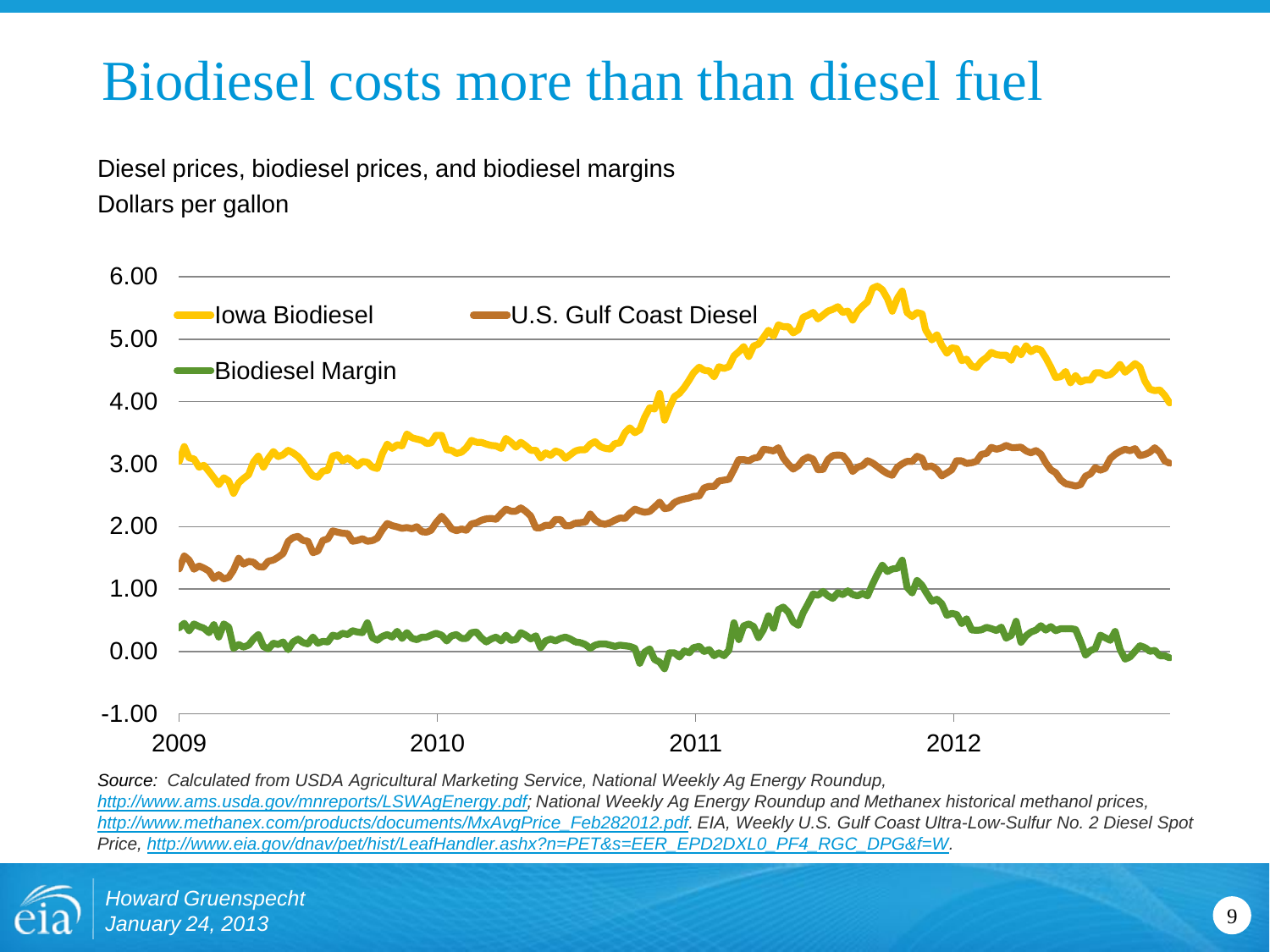### Since 2010, the United States has been a net ethanol exporter; we have two-way ethanol trade with Brazil



*\* 2012 data includes actual data through October plus estimated data for November and December. Source: EIA, U.S. Imports of Fuel Ethanol by Destination, [http://www.eia.gov/dnav/pet/PET\\_MOVE\\_IMPCUS\\_A2\\_NUS\\_EPOOXE\\_IM0\\_MBBL\\_M.htm](http://www.eia.gov/dnav/pet/PET_MOVE_IMPCUS_A2_NUS_EPOOXE_IM0_MBBL_M.htm).* 

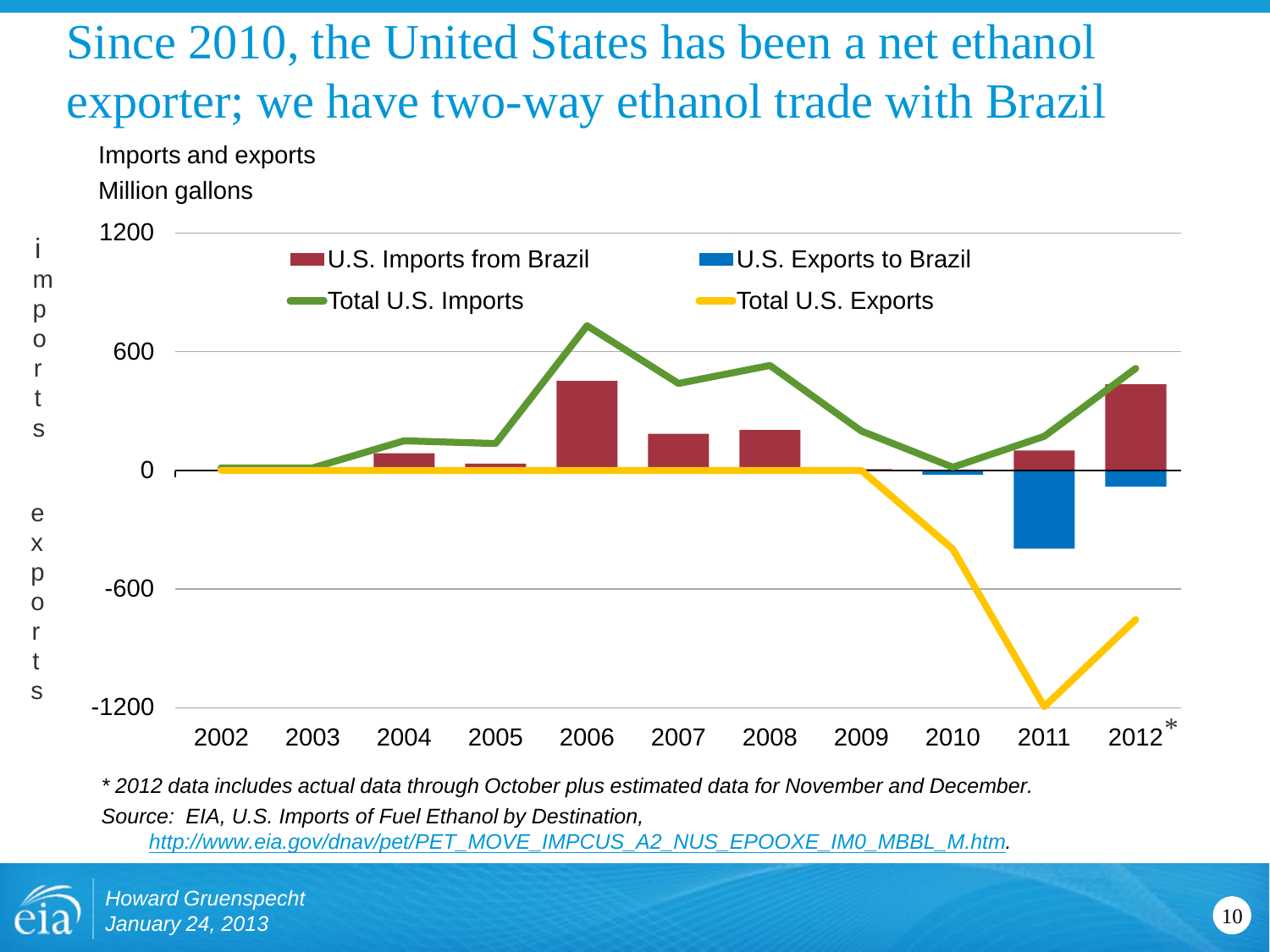## As tax incentives are phased out, biofuels policy is increasingly focused on mandates

- Three Federal tax incentives expired at the end of 2011 one remains
	- Ethanol blending tax credit (45 cents per gallon)
	- Biodiesel blending tax credit (\$1 per gallon)
	- Ethanol import tariff (54 cents per gallon)
	- The tax credit for cellulosic ethanol (\$1.01 per gallon) was scheduled to expire at the end of 2012, but was extended in the "fiscal cliff" legislation
- Renewable Fuels Standard
	- Enacted with Energy Policy Act of 2005 (RFS) and expanded by the Energy Independence and Security Act of 2007 (RFS2)
- California continues to pursue its Low Carbon Fuel Standard
	- State policy to reduce greenhouse gas emissions from motor vehicles.

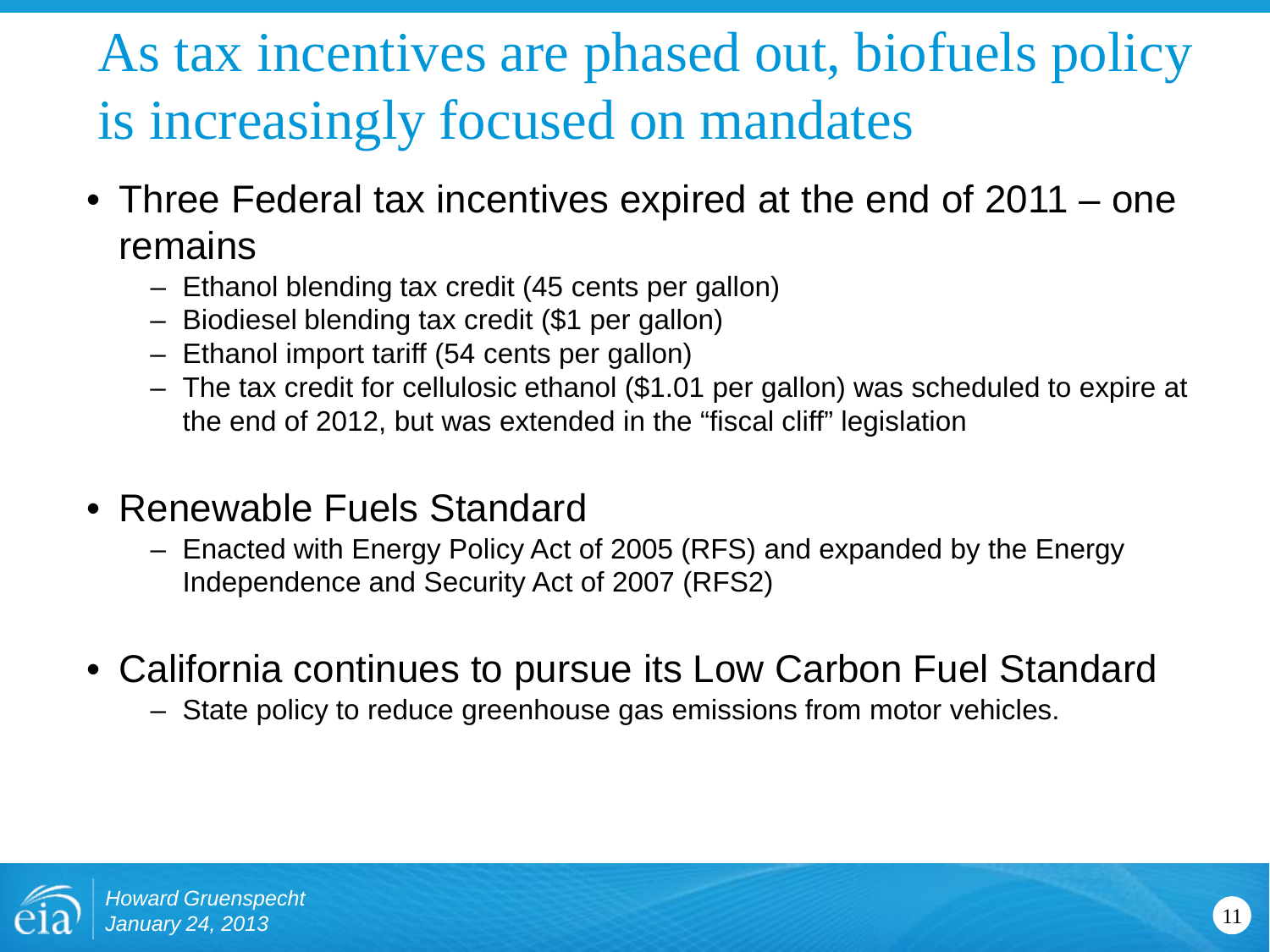### The targets for cellulosic biofuels are very ambitious

Renewable Fuels Standard requirements Billion ethanol-gallon equivalents

| Year | <b>Total Biofuel</b><br>(including<br>Advanced) | Advanced<br><b>Biofuel</b><br>(including<br>Cellulosic and<br>Biodiesel) | Cellulosic               |                                 |                                        |
|------|-------------------------------------------------|--------------------------------------------------------------------------|--------------------------|---------------------------------|----------------------------------------|
|      |                                                 |                                                                          | <b>Statutory</b><br>Goal | <b>EPA Final</b><br><b>Rule</b> | <b>Biodiesel</b><br>(physical gallons) |
| 2009 | 11.1                                            | 0.6                                                                      | $\overline{0}$           |                                 |                                        |
| 2010 | 12.95                                           | 0.95                                                                     | 0.1                      | 0.00650                         | 1.15                                   |
| 2011 | 13.95                                           | 1.35                                                                     | 0.25                     | 0.00600                         | 0.8                                    |
| 2012 | 15.2                                            | $\overline{2}$                                                           | 0.5                      | 0.01045                         | $\mathbf{1}$                           |
| 2013 | 16.55                                           | 2.75                                                                     | 1                        | $\ddot{\cdot}$                  | 1.28                                   |
| 2014 | 18.15                                           | 3.75                                                                     | 1.75                     | $\tilde{?}$                     | $\overline{?}$                         |
| 2015 | 20.5                                            | 5.5                                                                      | 3                        | $\tilde{?}$                     | $\overline{?}$                         |
| 2016 | 22.25                                           | 7.25                                                                     | 4.25                     | $\overline{?}$                  | $\overline{?}$                         |
| 2017 | 24                                              | $9\,$                                                                    | 5.5                      | $\tilde{?}$                     | $\overline{?}$                         |
| 2018 | 26                                              | 11                                                                       | $\overline{7}$           | ?                               | $\overline{?}$                         |
| 2019 | 28                                              | 13                                                                       | 8.5                      | $\tilde{?}$                     | $\overline{?}$                         |
| 2020 | 30                                              | 15                                                                       | 10.5                     | ?                               | $\overline{?}$                         |
| 2021 | 33                                              | 18                                                                       | 13.5                     | ?                               | $\overline{?}$                         |
| 2022 | 36                                              | 21                                                                       | 16                       | $\tilde{?}$                     | $\overline{?}$                         |

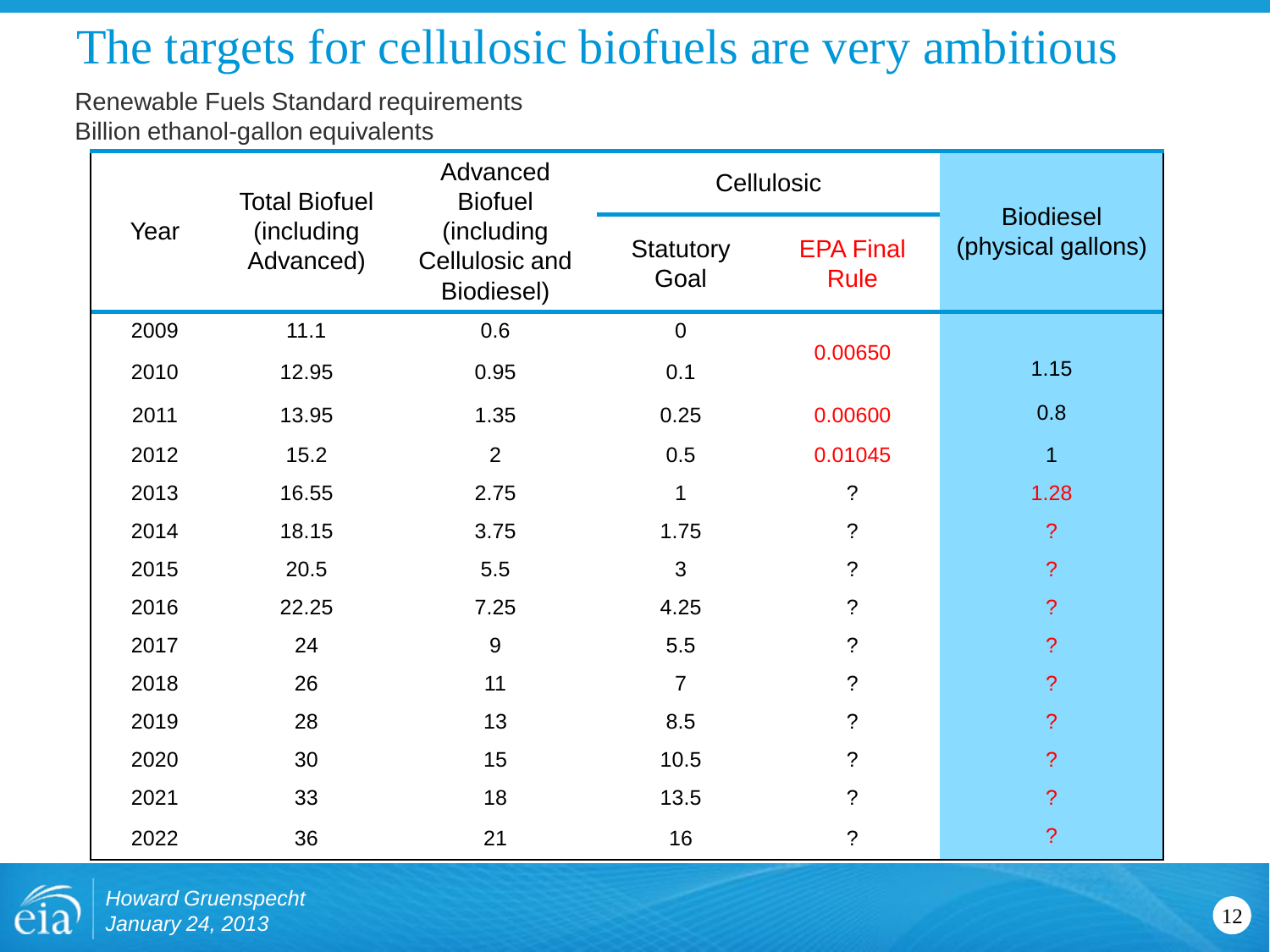### **The Outlook for Biofuels: AEO2013 Reference case projections**



<sup>13</sup> *Howard Gruenspecht January 24, 2013*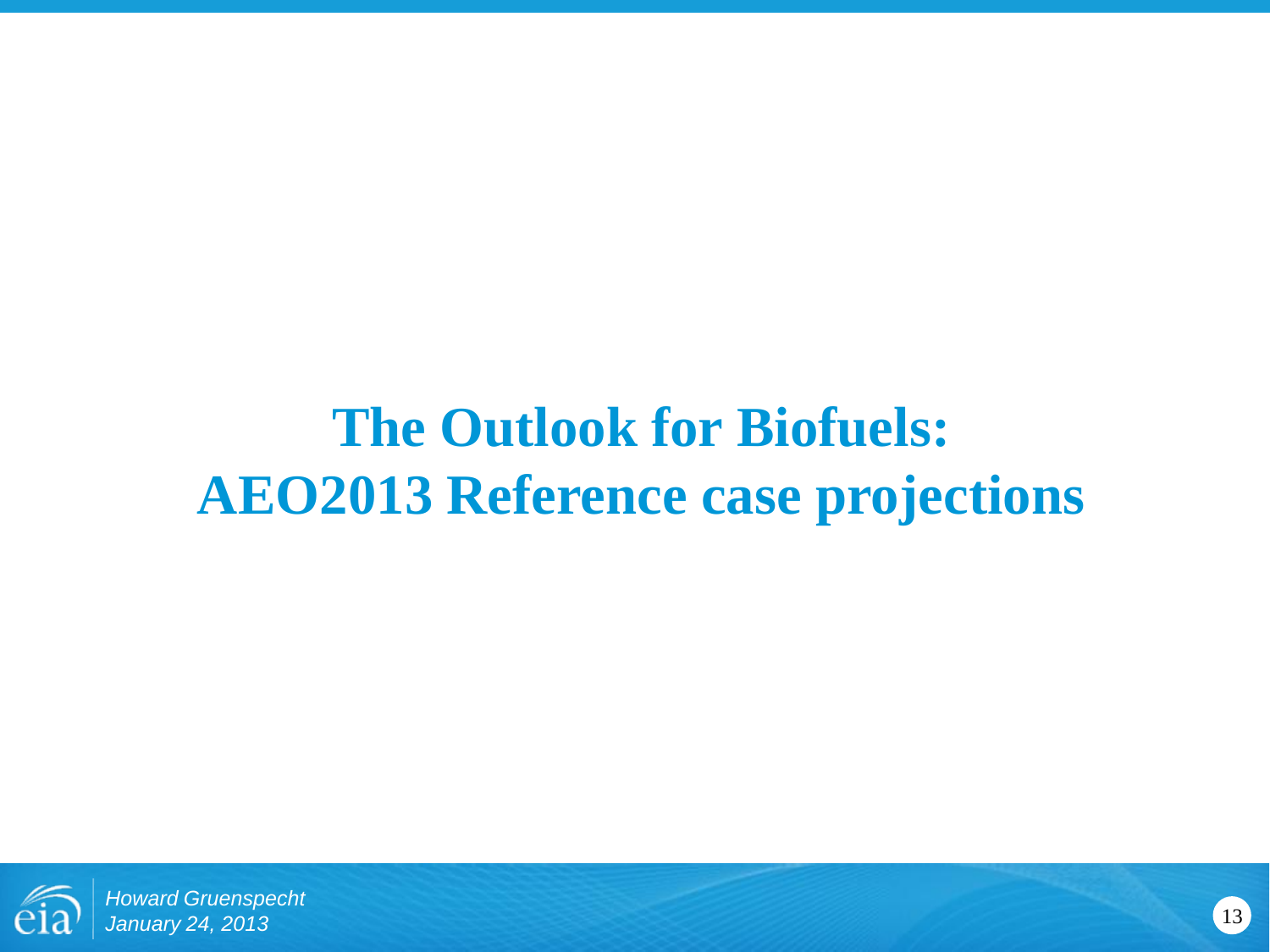#### Key results from the *AEO2013* Reference case:

- Growth in energy production outstrips consumption growth
- Crude oil production, particularly from tight oil plays, rises sharply over the next decade
- Natural gas production grows faster than in previous projections, serving the industrial and power sectors and an expanding export market
- Motor gasoline consumption reflects the introduction of more stringent fuel economy standards, while diesel fuel consumption is moderated by increased natural gas use in heavy-duty vehicles
- The U.S. becomes a larger exporter of natural gas and coal than was projected in earlier projections
- All renewable fuels grow, but biomass and biofuels growth is slower than in previous projections
- U.S. energy-related carbon dioxide emissions remain more than five percent below their 2005 level through 2040, reflecting increased efficiency and the shift to a less carbon-intensive fuel mix

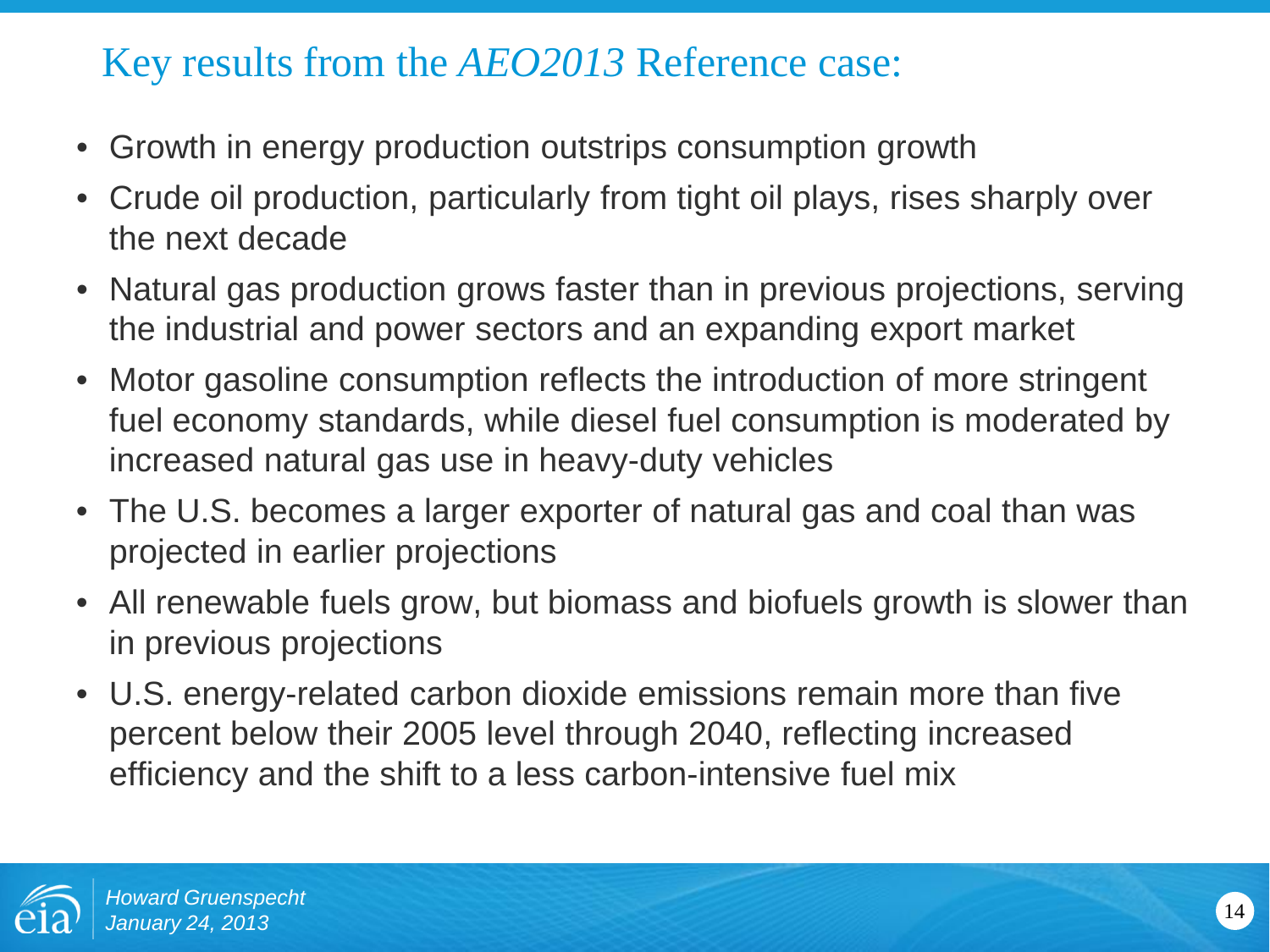U.S. energy use grows slowly over the projection reflecting improving energy efficiency. Liquid biofuels gain share but remain a small source.



*Source: EIA, Annual Energy Outlook 2013 Early Release*

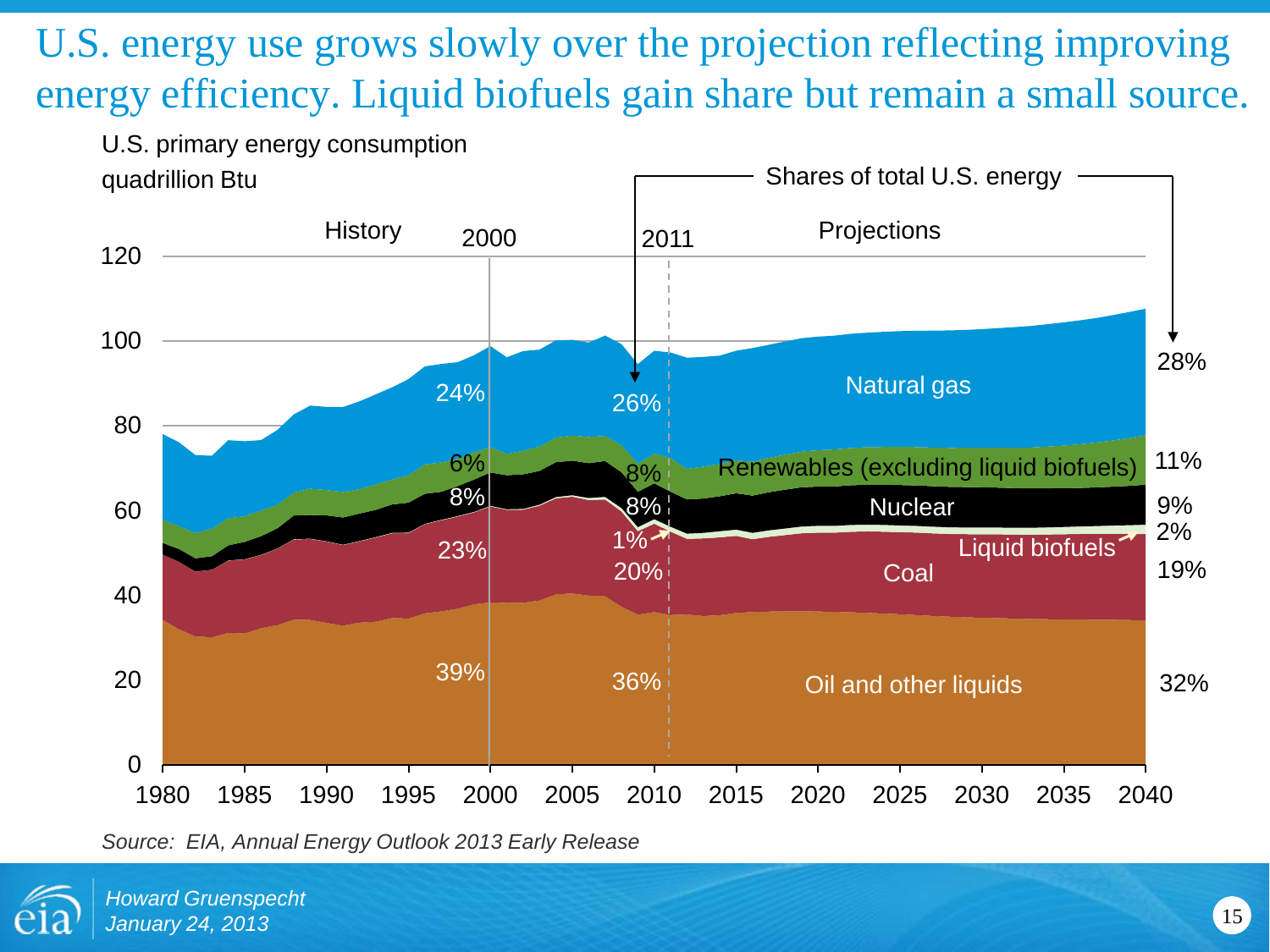#### Transportation sector motor gasoline demand is projected to fall further

Transportation energy consumption by fuel quadrillion Btu



*Source: EIA, Annual Energy Outlook 2013 Early Release*

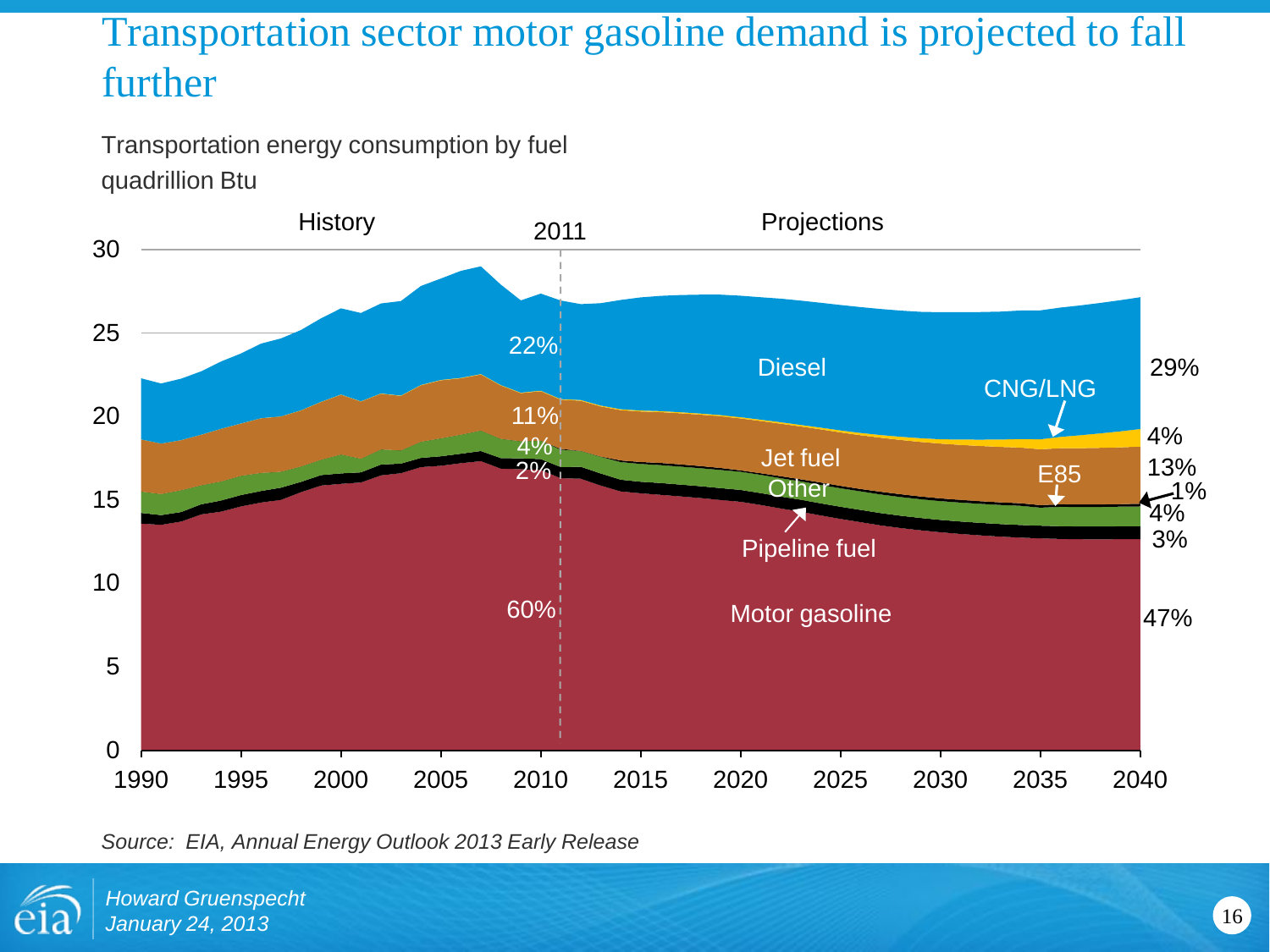#### U.S. tight oil production leads a growth in domestic crude oil production of 2.6 million barrels per day between 2008 and 2019

U.S. crude oil production million barrels per day



*Source: EIA, Annual Energy Outlook 2013 Early Release*

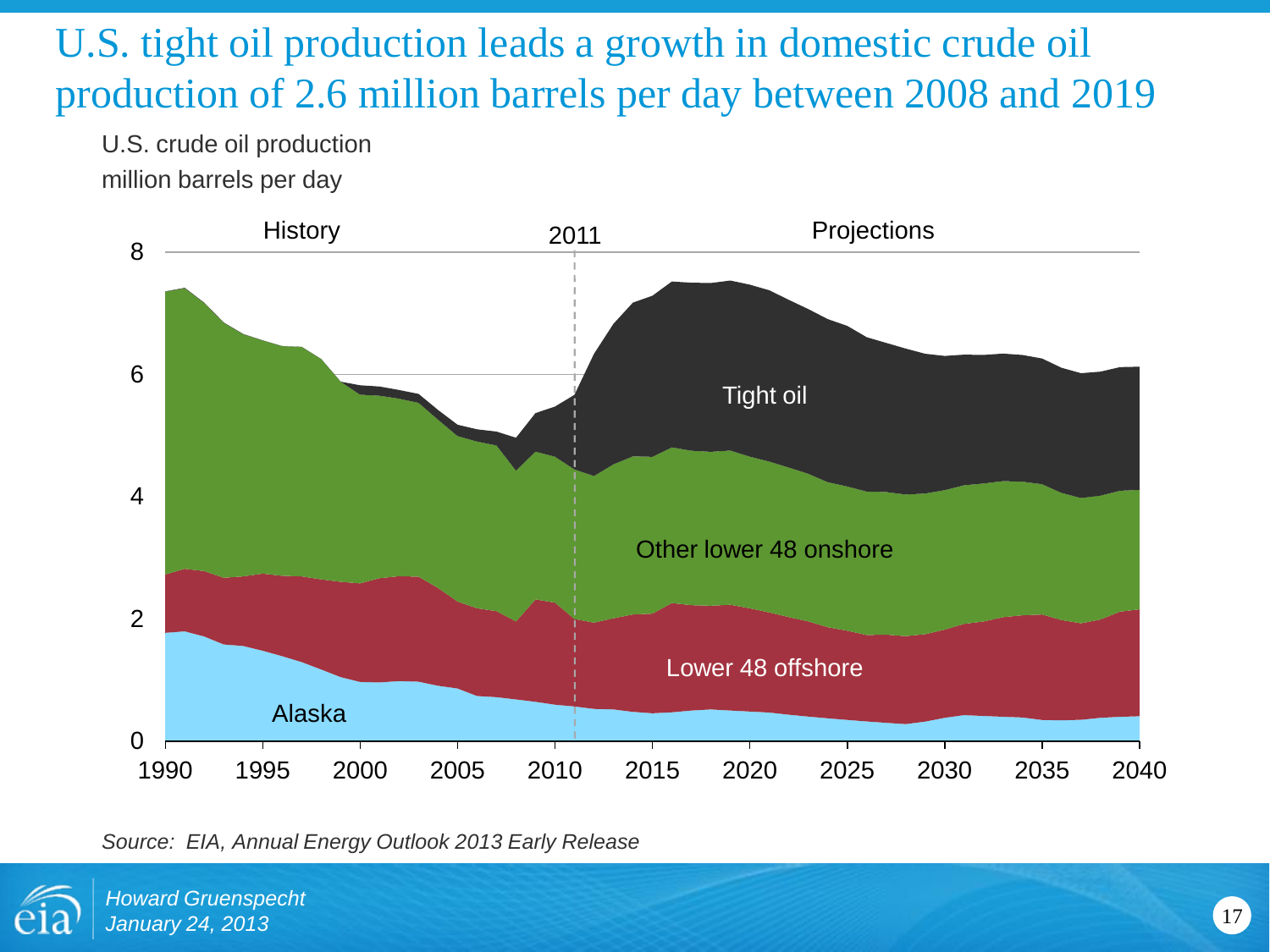### U.S. import share of liquid fuels falls due to increased production of tight oil and gas liquids, and greater fuel efficiency

U.S. liquid fuels supply million barrels per day



#### *Source: EIA, Annual Energy Outlook 2013 Early Release*

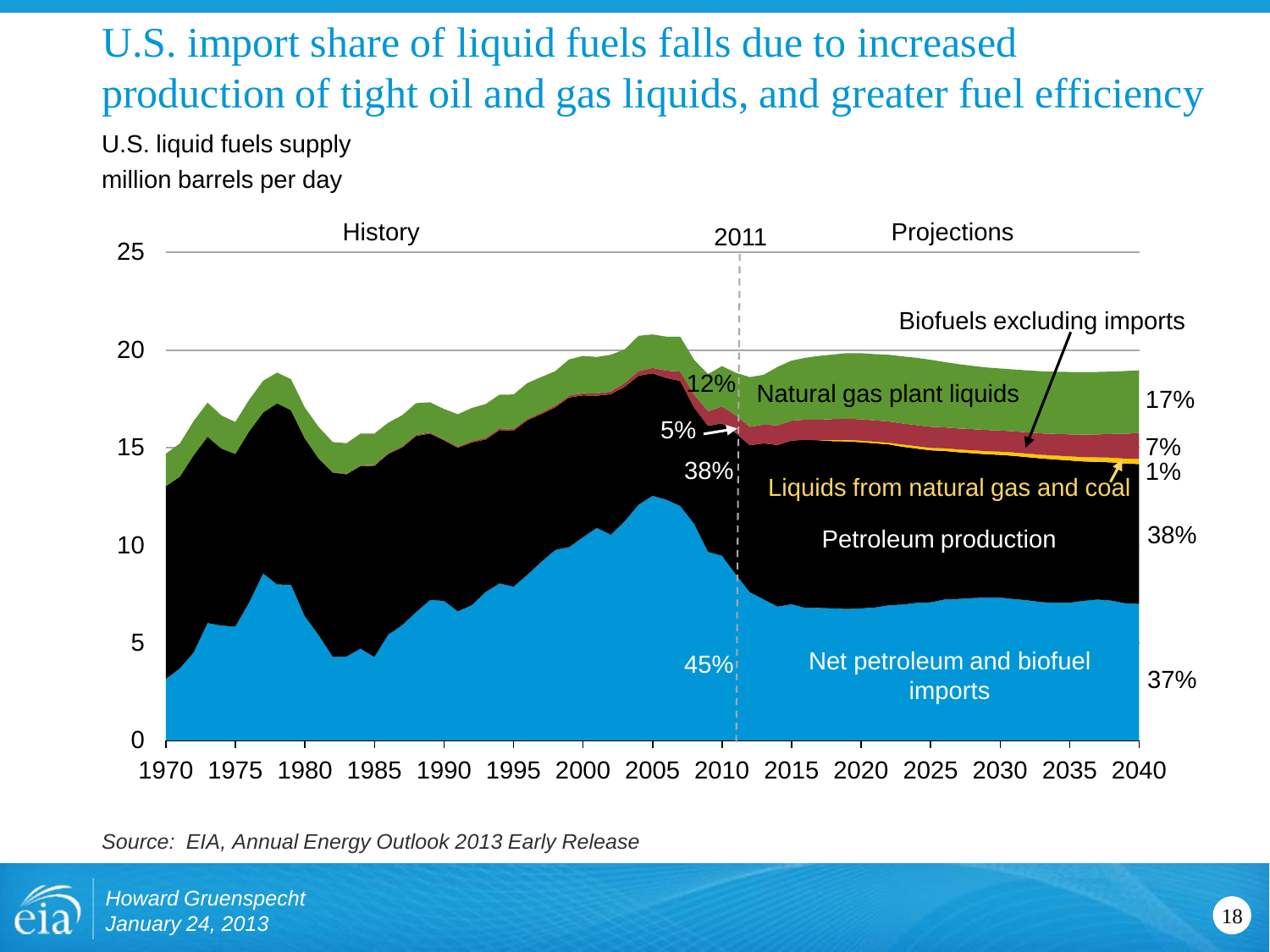#### Biofuels grow at a slow rate due to lower near-term crude oil prices and slow growth in sales of high-percentage ethanol blends such as E85

Renewable fuel standard credits billions ethanol-equivalent gallons



*Sources: EIA, Annual Energy Outlook 2013 Early Release and EIA, Annual Energy Outlook 2012*

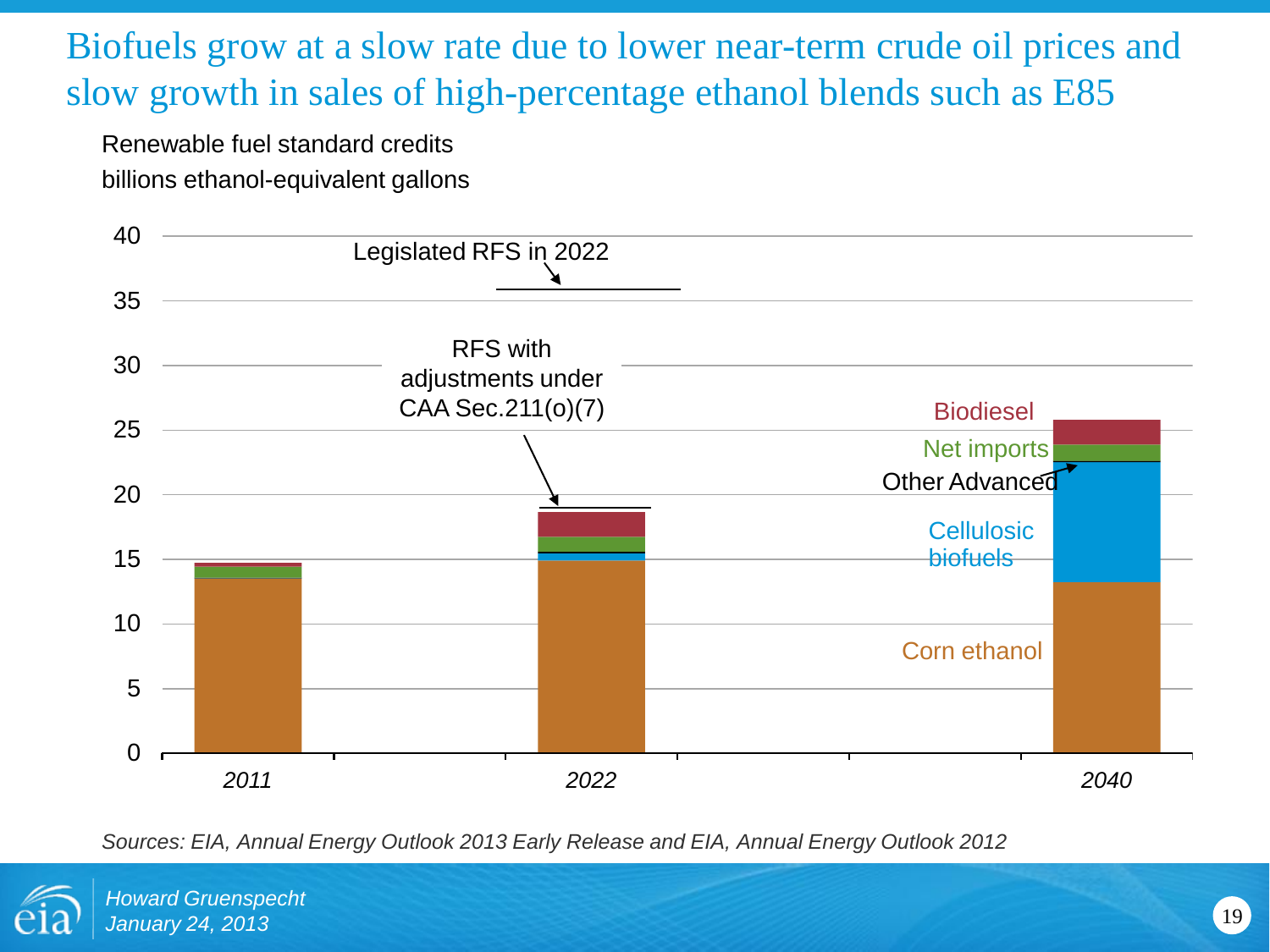# Two closing scene setters



<sup>20</sup> *Howard Gruenspecht January 24, 2013*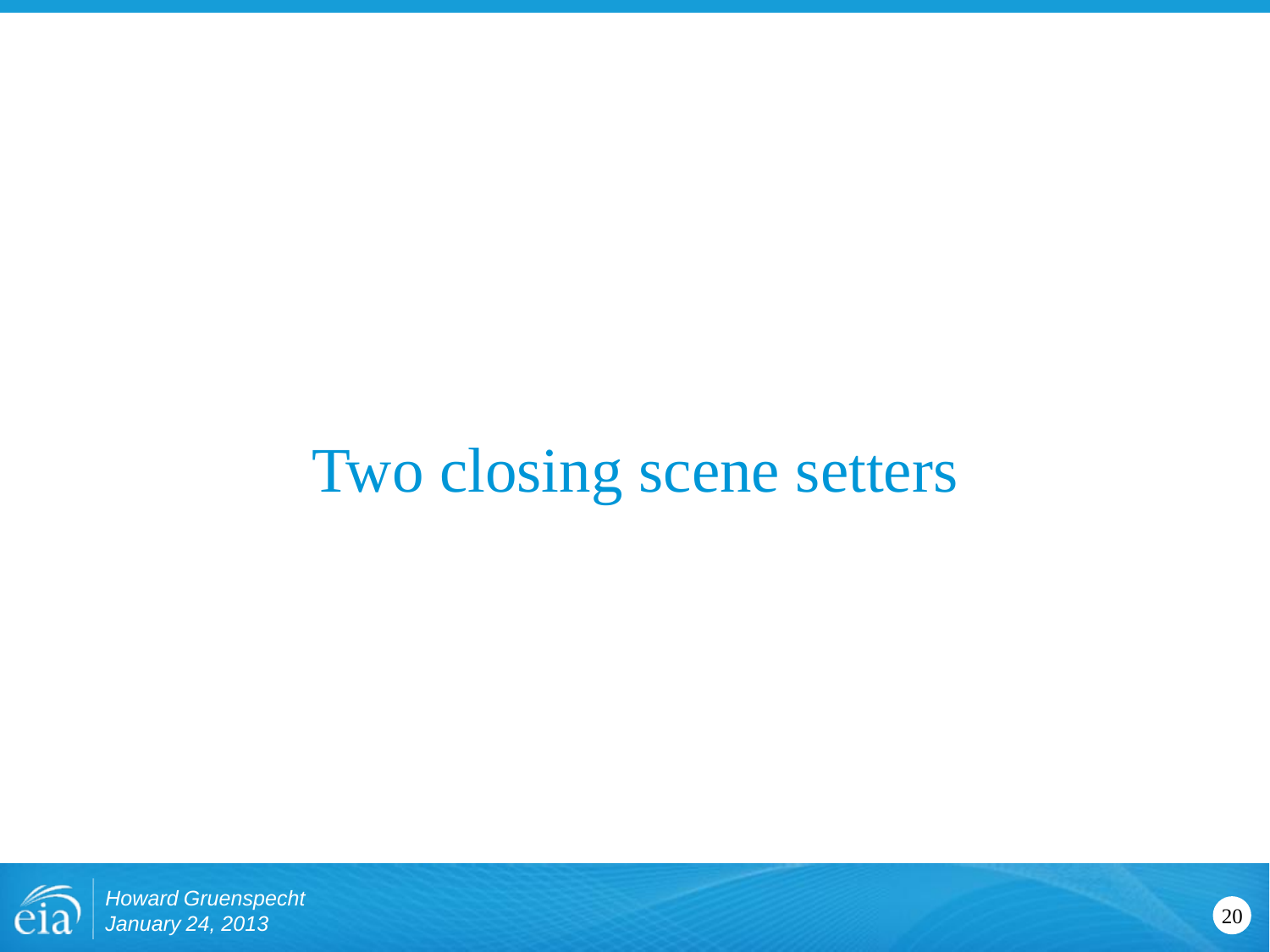# Biofuels can play several different roles in the very complex market for motor fuels

- Ethanol competes, or could compete, in three distinct market segments, with very different economic characteristics:
	- Octane source
	- Volume extender
	- Energy content provider
- Ethanol is facing significant challenges in moving beyond its current roles as a source of both octane and volume
	- Blend wall
	- Availability of E85 and other high percentage blends
	- Challenging economics of pricing of E85 and other high percentage blends to be competitive on an energy content basis

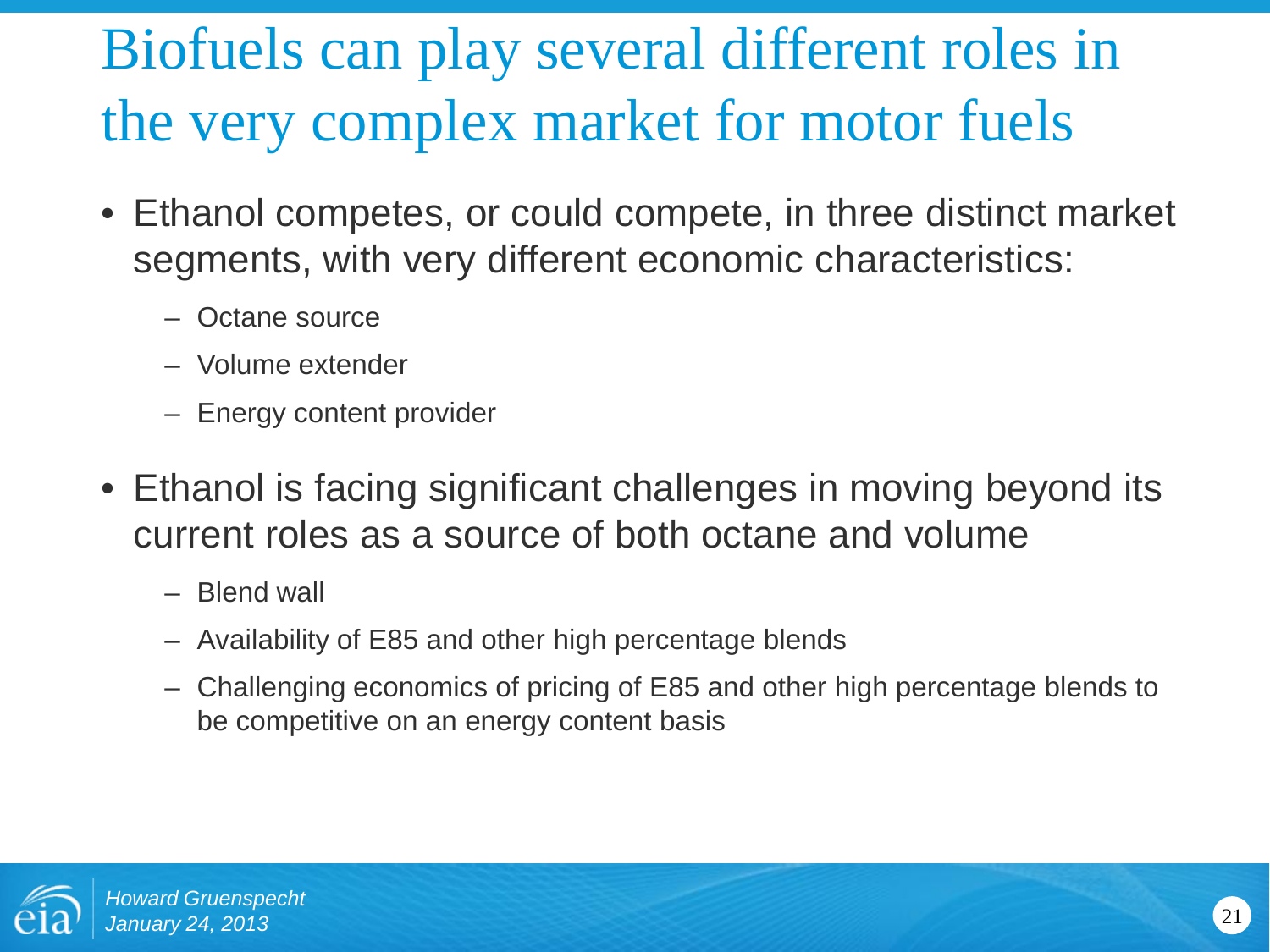### Biofuels intersect with multiple policy issues

#### Petroleum import dependence

How do biofuels fit in relative to other potential import reducers, including additional vehicle efficiency improvements, increased reliance on natural gas as a transportation fuel (LNG, CNG, or GTL), increased domestic petroleum liquids production, electric vehicles, etc.?

Scale issues limiting the potential contribution of biofuels to the energy system

#### Greenhouse gas mitigation

How do biofuels fit in with other possible uses of biomass for energy or other purposes related to GHG mitigation?

#### Rural economic development, food, water, environmental and health policy

There are likely to be important interconnections here, but others are better equipped to identify the key questions.